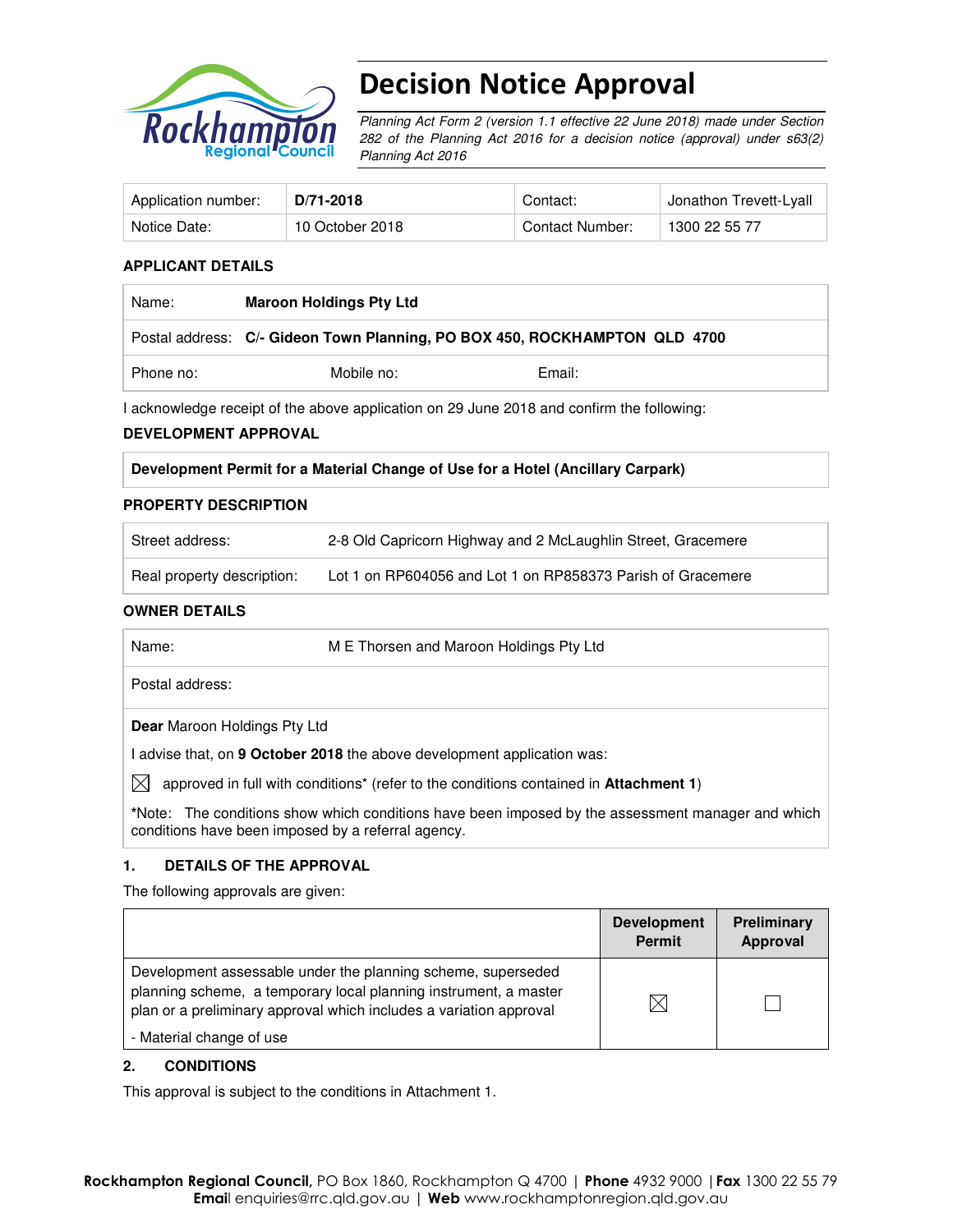### **3. FURTHER DEVELOPMENT PERMITS REQUIRED**

Please be advised that the following development permits are required to be obtained before the development can be carried out:

| Type of development permit required | Subject of the required development permit |
|-------------------------------------|--------------------------------------------|
| <b>Operational Works</b>            | Road Works                                 |
|                                     | <b>Access and Parking Works</b>            |
|                                     | <b>Stormwater Works</b>                    |
|                                     | Site Works                                 |

#### **4. SUBMISSIONS** NIL

# **5. REFERRAL AGENCIES**

The following Referral Agencies were activated by this application.

| For an application involving                                                                                                                                                                                           | Name of<br>agency                            | <b>Status</b> | <b>Address</b>                                                                          |  |  |
|------------------------------------------------------------------------------------------------------------------------------------------------------------------------------------------------------------------------|----------------------------------------------|---------------|-----------------------------------------------------------------------------------------|--|--|
| STATE TRANSPORT INFRASTRUCTURE (State transport corridors and future State transport<br>corridors)                                                                                                                     |                                              |               |                                                                                         |  |  |
| Schedule 10, Part 9, Division 4, Subdivision 2, Table 4 – Material change of use of premises near a State<br>transport corridor or that is a future State transport corridor                                           |                                              |               |                                                                                         |  |  |
| Development application for a material<br>change of use, other than an excluded<br>material change of use, that is assessable<br>development under a local categorising<br>instrument, if all or part of the premises- | Department of<br>Transport and<br>Main Roads | Concurrence   | Department of State<br>Development,<br>Manufacturing,<br>Infrastructure and<br>Planning |  |  |
| (a) are within 25m of a State transport<br>corridor; or                                                                                                                                                                |                                              |               | Online:                                                                                 |  |  |
| (b) are a future State transport corridor; or                                                                                                                                                                          |                                              |               | www.dilgp.qld.gov.au/                                                                   |  |  |
| $(c)$ are-                                                                                                                                                                                                             |                                              |               | MyDAS2                                                                                  |  |  |
| (i) adjacent to a road that intersects with a<br>State-controlled road; and                                                                                                                                            |                                              |               | Postal:                                                                                 |  |  |
| (ii) within 100m of the intersection                                                                                                                                                                                   |                                              |               | <b>PO Box 113</b>                                                                       |  |  |
|                                                                                                                                                                                                                        |                                              |               |                                                                                         |  |  |
|                                                                                                                                                                                                                        |                                              |               | Rockhampton Qld<br>4700                                                                 |  |  |

## **6. THE APPROVED PLANS**

#### **The approved development must be completed and maintained generally in accordance with the approved drawings and documents:**

| <b>Plan/Document Name</b>  | <b>Plan/Document Reference</b> | Dated          |
|----------------------------|--------------------------------|----------------|
| Carpark Layout Plan        | 0941718-SK-001, Rev C          | 22 August 2018 |
| Stormwater Management Plan | 0941718-SK-002, Rev A          | 22 August 2018 |

#### **7. CURRENCY PERIOD FOR THE APPROVAL (s.85 of the Planning Act)**

The standard currency periods stated in section 85 of Planning Act 2016 apply to each aspect of development in this approval, if not stated in the conditions of approval attached.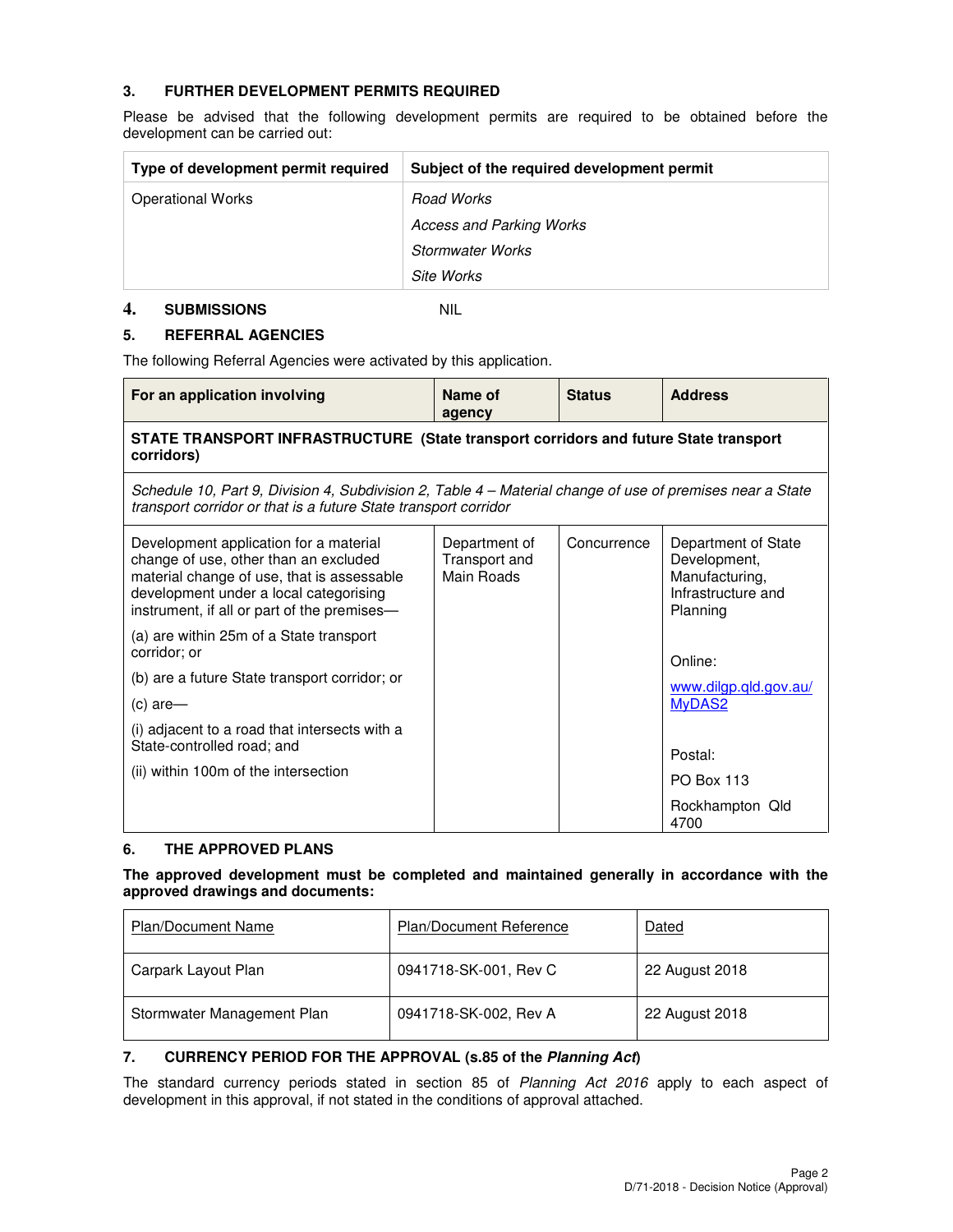# **8. STATEMENT OF REASONS**

| Description of the<br>development        | The proposed development is for Material Change of Use - Hotel<br>(Ancillary Carpark)                                                                                                                                                                                                                                                                              |                                                                                                                                                                                                                              |  |
|------------------------------------------|--------------------------------------------------------------------------------------------------------------------------------------------------------------------------------------------------------------------------------------------------------------------------------------------------------------------------------------------------------------------|------------------------------------------------------------------------------------------------------------------------------------------------------------------------------------------------------------------------------|--|
| <b>Reasons for Decision</b>              | The proposed car park is ancillary to the existing Hotel<br>a)<br>located on the opposite side of the Old Capricorn Highway.<br>The car park will enhance the safety of the area by<br>decreasing the number of car parking spaces on the street<br>by providing off-street parking.                                                                               |                                                                                                                                                                                                                              |  |
|                                          | The proposed use does not compromise the strategic<br>b)<br>framework in the Rockhampton Region Planning Scheme<br>2015;                                                                                                                                                                                                                                           |                                                                                                                                                                                                                              |  |
|                                          | Assessment of the development against the relevant zone<br>C)<br>purpose, planning scheme codes and planning scheme<br>policies demonstrates that the proposed development will<br>not cause significant adverse impacts on the surrounding<br>natural environment, built environment and infrastructure,<br>community facilities, or local character and amenity; |                                                                                                                                                                                                                              |  |
|                                          | d)<br>relevant State Planning Policy; and                                                                                                                                                                                                                                                                                                                          | The proposed development does not compromise the                                                                                                                                                                             |  |
|                                          | On balance, the application should be approved because<br>e)<br>the circumstances favour Council exercising its discretion to<br>approve the application even though the development does<br>not comply with an aspect of the assessment benchmarks.                                                                                                               |                                                                                                                                                                                                                              |  |
| <b>Assessment Benchmarks</b>             | The proposed development was assessed against the following<br>assessment benchmarks:                                                                                                                                                                                                                                                                              |                                                                                                                                                                                                                              |  |
|                                          | Low Impact Industry Zone Code;<br>٠<br>Access, Parking and Transport Code;<br>٠<br>Landscape Code;<br>$\bullet$<br>Stormwater Management Code;<br>$\bullet$<br>Waste Management Code; and<br>٠<br>Water and Sewer Code.                                                                                                                                            |                                                                                                                                                                                                                              |  |
| Compliance with assessment<br>benchmarks | The development was assessed against all of the assessment<br>benchmarks listed above and complies with all of these with the<br>exceptions listed below.                                                                                                                                                                                                          |                                                                                                                                                                                                                              |  |
|                                          | Reasons for the approval despite<br><b>Assessment</b><br><b>Benchmark</b><br>non-compliance with benchmark                                                                                                                                                                                                                                                         |                                                                                                                                                                                                                              |  |
|                                          | Access, Parking and<br><b>Transport Code</b>                                                                                                                                                                                                                                                                                                                       | The existing accessible car parking<br>spaces will be conditioned to meet the<br>relevant Australian Standards.                                                                                                              |  |
|                                          | Landscape Code                                                                                                                                                                                                                                                                                                                                                     | landscaping<br>The<br>the<br>of<br>swales,<br>detention basin and car parking area<br>will be conditioned to be completed in<br>accordance with SC6.12 Landscape<br>street trees<br>design and<br>planning<br>scheme policy. |  |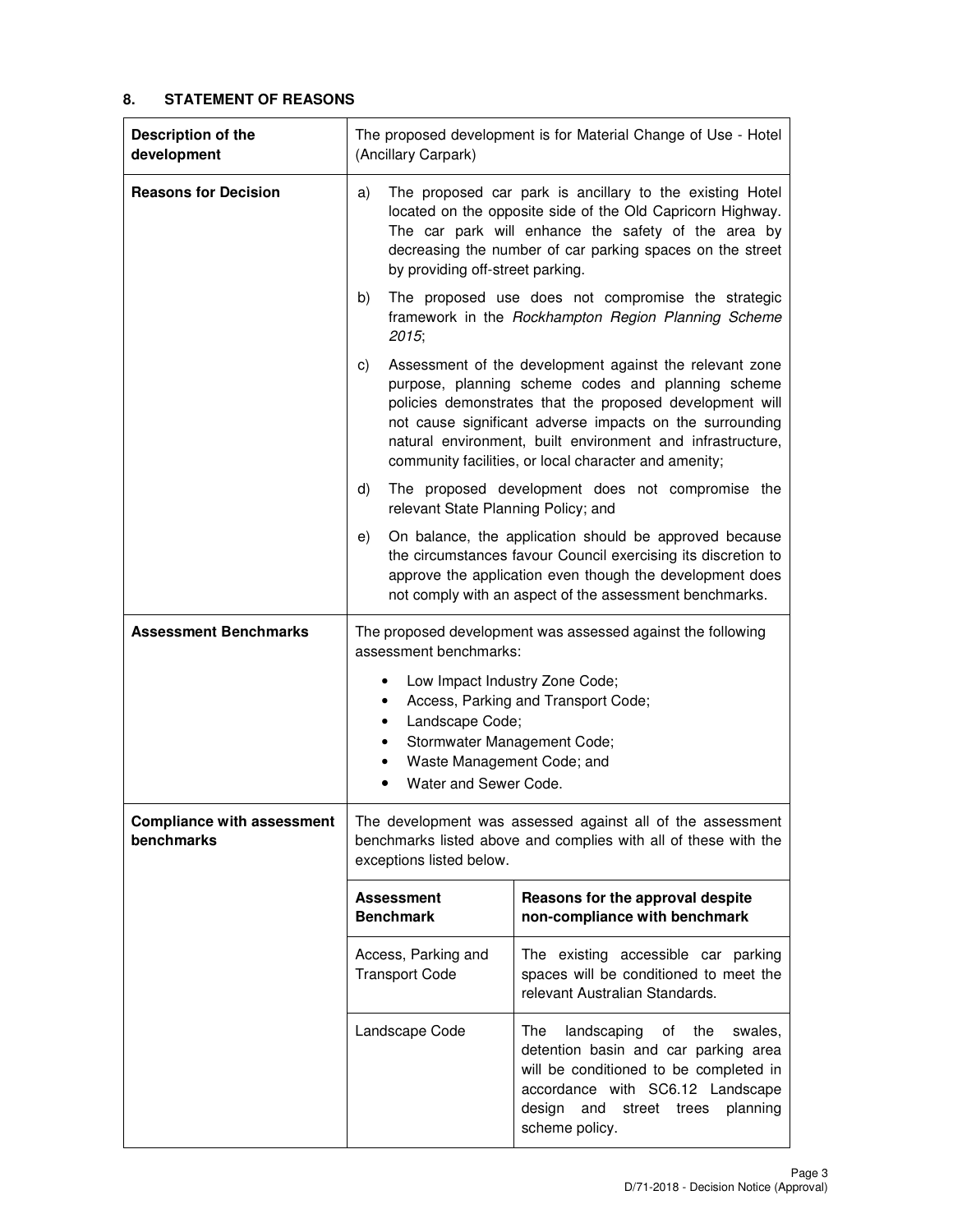|                                            | Stormwater<br>Management Code        | A detailed Stormwater Management<br>Plan will be required as part of an<br>operational works application. The<br>discharge outlets in Armstrong Lane will<br>be conditioned to have a rock pad and a<br>channel constructed adjacent to the<br>eastern boundary, to prevent scouring. |
|--------------------------------------------|--------------------------------------|---------------------------------------------------------------------------------------------------------------------------------------------------------------------------------------------------------------------------------------------------------------------------------------|
| <b>Matters prescribed by</b><br>regulation | ٠<br>٠<br>٠<br>٠<br>the application. | The State Planning Policy – Part E;<br>The Central Queensland Regional Plan;<br>The Rockhampton Region Planning Scheme 2015; and<br>The common material, being the material submitted with                                                                                            |

#### **9. APPEAL RIGHTS**

The rights of an applicant to appeal to a tribunal or the Planning and Environment Court against a decision about a development application are set out in chapter 6, part 1 of the Planning Act 2016. There may also be a right to make an application for a declaration by a tribunal (see chapter 6, part 2 of the Planning Act 2016).

#### Appeal by an applicant

An applicant for a development application may appeal to the Planning and Environment Court against the following:

- the refusal of all or part of the development application
- a provision of the development approval
- the decision to give a preliminary approval when a development permit was applied for
- a deemed refusal of the development application.

An applicant may also have a right to appeal to the Development tribunal. For more information, see schedule 1 of the Planning Act 2016.

The timeframes for starting an appeal in the Planning and Environment Court are set out in section 229 of the Planning Act 2016.

**Attachment 2** is an extract from the Planning Act 2016 that sets out the applicant's appeal rights and the appeal rights of a submitter.

#### **10. WHEN THE DEVELOPMENT APPROVAL TAKES EFFECT**

This development approval takes effect:

From the time the decision notice is given – if there is no submitter and the applicant does not appeal the decision to the court.

Or

When the submitter's appeal period ends  $-$  if there is a submitter and the applicant does not appeal the decision to the court.

Or

Subject to the decision of the court, when the appeal is finally decided  $-$  if an appeal is made to the court.

#### **11. ASSESSMENT MANAGER**

| Name: | Tarnya Fitzgibbon             | Signature: | Date: 10 October 2018 |
|-------|-------------------------------|------------|-----------------------|
|       | <b>COORDINATOR</b>            |            |                       |
|       | <b>DEVELOPMENT ASSESSMENT</b> |            |                       |

C/C Department of State Development, Manufacturing, Infrastructure and Planning - RockhamptonSARA@dsdmip.qld.gov.au

#### **Attachment 1 – Conditions of the approval**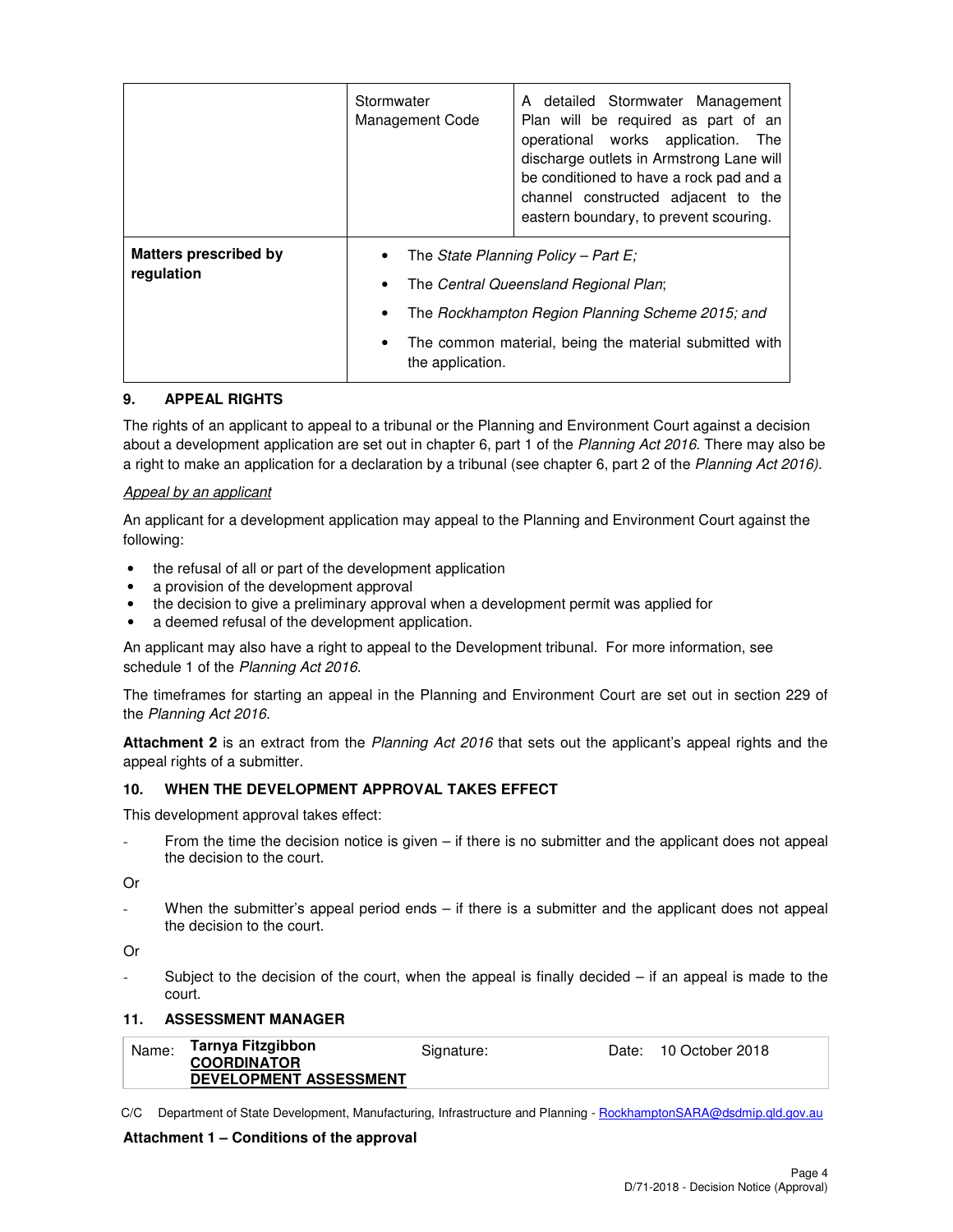Part 1 - Conditions imposed by the assessment manager [Note: where a condition is imposed about infrastructure under Chapter 4 of the Planning Act 2016, the relevant provision of the Act under which this condition was imposed must be specified.]

**Part 2 – Conditions required by the referral agency response**

**Attachment 2—Extract on appeal rights**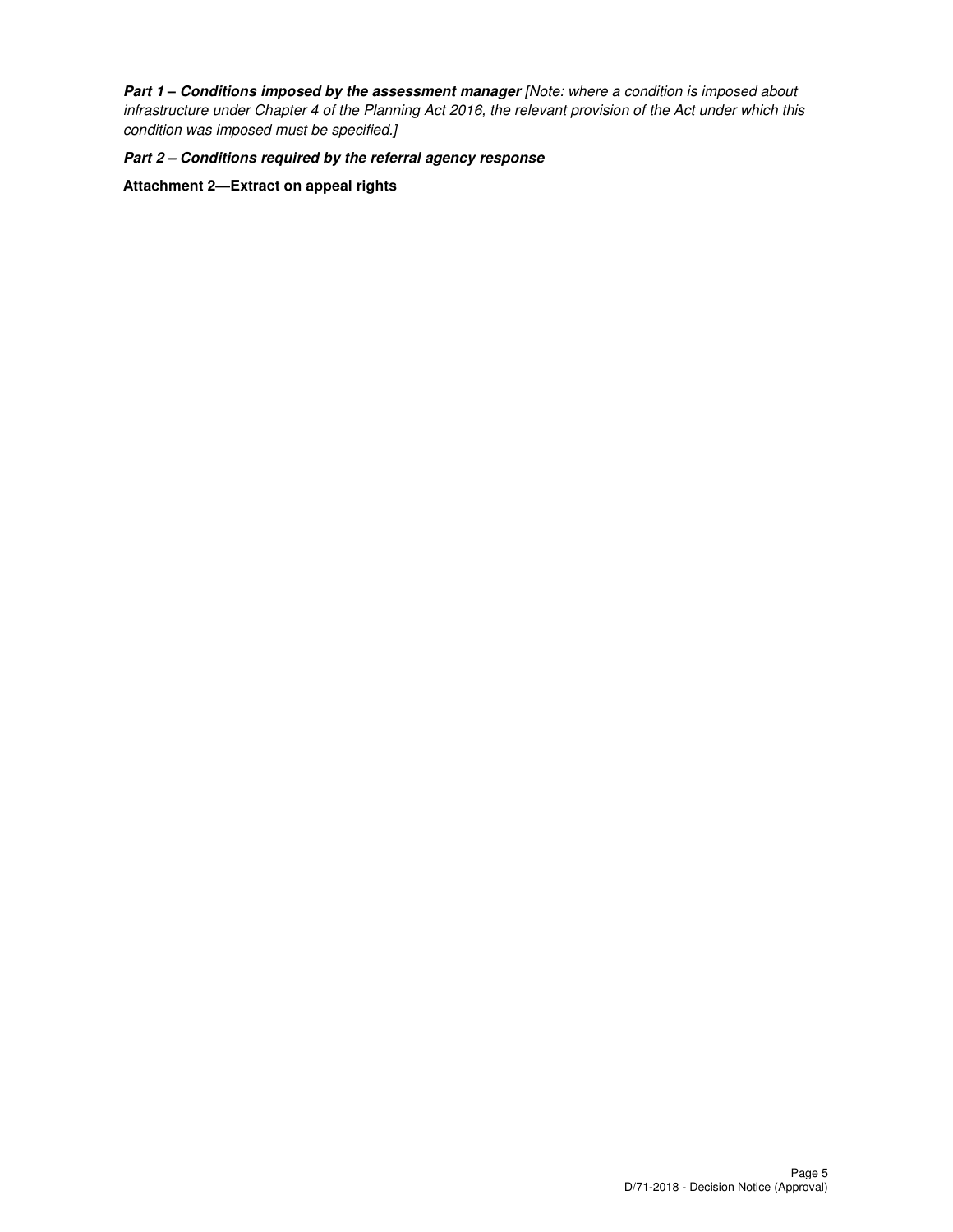

# **Attachment 1 – Part 1 Rockhampton Regional Council Conditions**

Planning Act 2016

# ADMINISTRATION

- 1.1 The Developer and his employee, agent, contractor or invitee is responsible for ensuring compliance with the conditions of this development approval.
- 1.2 Where these Conditions refer to "Council" in relation to requiring Council to approve or to be satisfied as to any matter, or conferring on the Council a function, power or discretion, that role may be fulfilled in whole or in part by a delegate appointed for that purpose by the Council.
- 1.3 All conditions, works, or requirements of this development approval must be undertaken, completed, and be accompanied by a Compliance Certificate for any operational works required by this development approval:
	- 1.3.1 to Council's satisfaction;
	- 1.3.2 at no cost to Council; and
	- 1.3.3 prior to the commencement of the use,

unless otherwise stated.

- 1.4 Infrastructure requirements of this development approval must be contributed to the relevant authorities, where applicable, at no cost to Council, prior to the commencement of the use, unless otherwise stated.
- 1.5 The following further Development Permits must be obtained prior to the commencement of any works associated with their purposes:
	- 1.5.1 Operational Works:
		- (i) Road Works;
		- (ii) Access and Parking Works;
		- (iii) Stormwater Works; and
		- (iv) Site Works.
- 1.6 All works must be designed, constructed and maintained in accordance with the relevant Council policies, guidelines and standards, unless otherwise stated.
- 1.7 All engineering drawings/specifications, design and construction works must be in accordance with the requirements of the relevant Australian Standards and must be approved, supervised and certified by a Registered Professional Engineer of Queensland.
- 2.0 APPROVED PLANS AND DOCUMENTS
- 2.1 The approved development must be completed and maintained generally in accordance with the approved plans and documents, except where amended by any condition of this development approval:

| Plan/Document Name         | <b>Plan/Document Reference</b> | Dated                       |
|----------------------------|--------------------------------|-----------------------------|
| Carpark Layout Plan        | 0941718-SK-001, Rev C          | <sup>1</sup> 22 August 2018 |
| Stormwater Management Plan | 0941718-SK-002, Rev A          | 22 August 2018              |

Note: Stormwater Management Plan (Report no: 094-17-18, dated 22/08/2018, Rev B) has not been approved.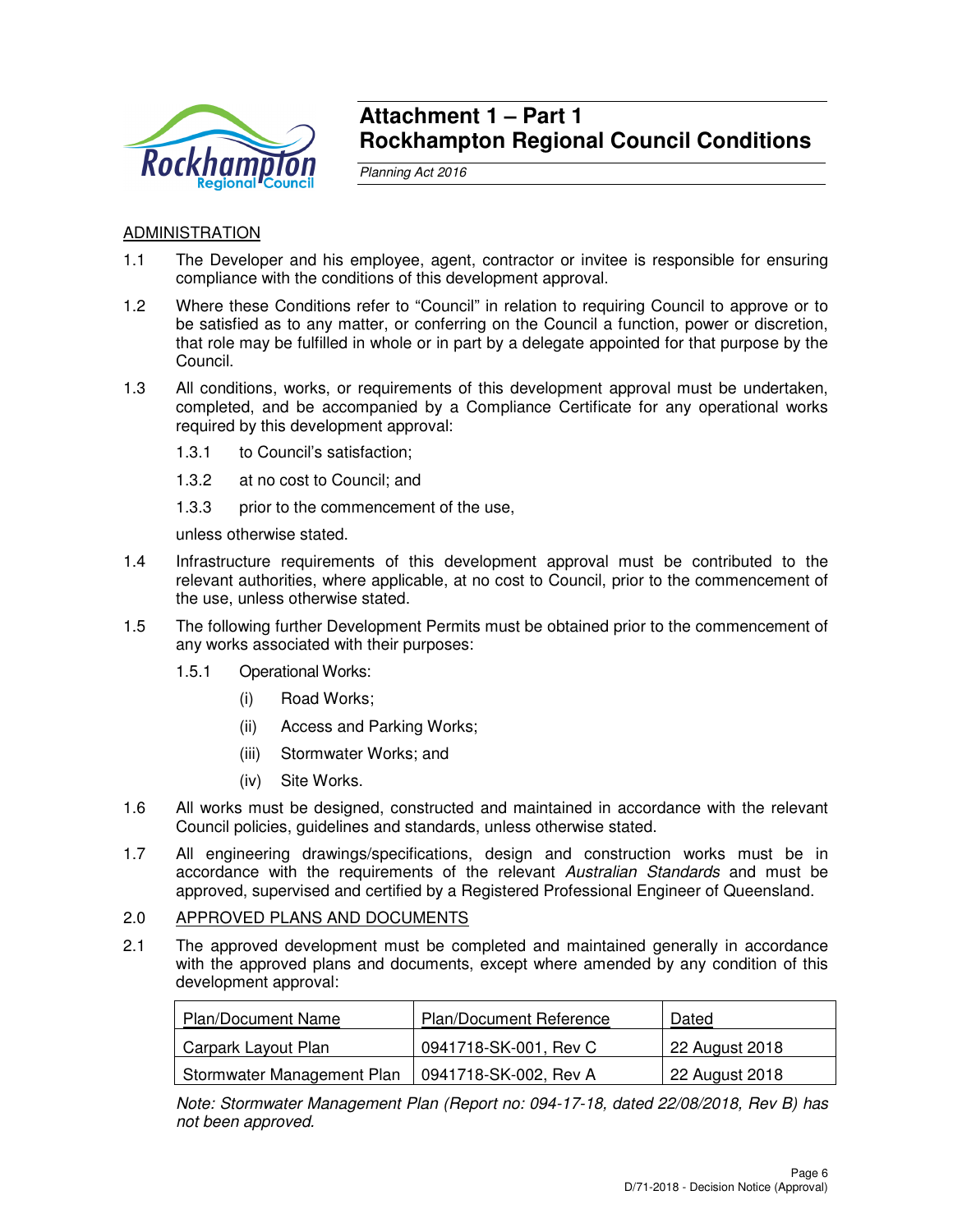- 2.2 Where there is any conflict between the conditions of this development approval and the details shown on the approved plans and documents, the conditions of this development approval must prevail.
- 2.3 Where conditions require the above plans or documents to be amended, the revised document(s) must be submitted for approval by Council prior to the commencement of the use.
- 3.0 ROAD WORKS
- 3.1 A Development Permit for Operational Works (road works) must be obtained prior to the commencement of any road works required by this development approval.
- 3.2 All road works must be designed and constructed in accordance with the approved plans (refer to condition 2.1), Capricorn Municipal Development Guidelines, relevant Australian Standards, Austroads Guidelines and the provisions of a Development Permit for Operational Works (road works).
- 3.3 Right-in traffic movements from the Old Capricorn Highway to the development site must be via suitably designed Basic Right turn treatment (BAR) for the intended design vehicle.

Note: Sufficient pavement width is to be provided for the through vehicle (Articulated Vehicle) to pass a vehicle waiting to turn right.

3.4 Traffic signs and pavement markings must be provided in accordance with the Manual of Uniform Traffic Control Devices – Queensland. Where necessary, existing traffic signs and pavement markings must be modified in accordance with the Manual of Uniform Traffic Control Devices – Queensland.

#### 4.0 ACCESS AND PARKING WORKS

- 4.1 A Development Permit for Operational Works (access and parking works) must be obtained prior to the commencement of any access and parking works on the development site.
- 4.2 All access and parking works must be designed and constructed in accordance with the approved plans (refer to condition 2.1), Capricorn Municipal Development Guidelines, Australian Standard AS2890 "Parking facilities", SC6.12 Landscape design and street trees planning scheme policy of the Rockhampton Region Planning Scheme 2015 and the provisions of a Development Permit for Operational Works (access and parking works).
- 4.3 All driveway accesses within the road reserve must be concrete paved.
- 4.4 All car parking, internal access and vehicle manoeuvring area must be concrete paved or asphalt sealed.
- 4.5 Any redundant vehicular crossovers must be replaced by Council standard kerb and channel.
- 4.6 All vehicles must ingress and egress the development in a forward gear.
- 4.7 Parking spaces must be line-marked in accordance with the approved Site Plan (refer to condition 2.1) and in accordance with the Australian Standard AS2890 "Parking facilities" and the provisions of a Development Permit for Operational Works (access and parking works).
- 4.8 The existing universal access parking spaces, located at the southern end of the on-street parking area adjacent to the Gracemere Hotel, must be upgraded to be in accordance with Australian Standard AS2890.6 "Parking facilities - Off-street parking for people with disabilities".
- 4.9 All vehicle operation areas must be illuminated in accordance with the requirements of Australian Standard AS1158 "Lighting for roads and public spaces".
- 4.10 All internal pedestrian pathways must be designed and constructed in accordance with Australian Standard AS1428 "Design for access and mobility".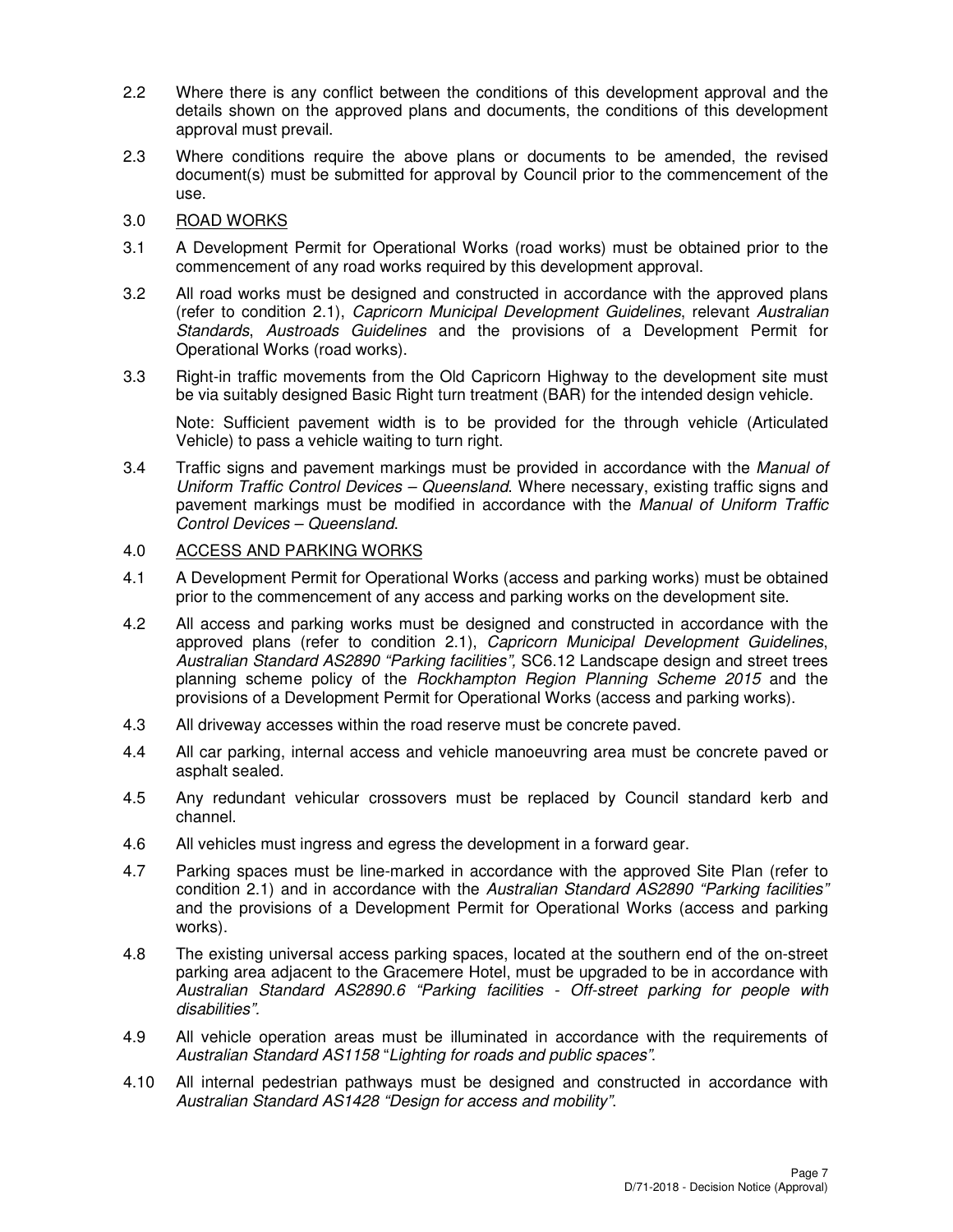4.11 The developer must undertake a traffic count prior to applying for operational works for either roadworks or access and parking works.

## 5.0 PLUMBING AND DRAINAGE WORKS

- 5.1 All sewerage works must be designed and constructed in accordance with the approved plans (refer to condition 2.1), Capricorn Municipal Development Guidelines, Water Supply (Safety and Reliability) Act 2008, and Plumbing and Drainage Act 2002.
- 5.2 The existing sewerage connection point(s) for the existing dwelling must be relocated to ensure they are located outside of the proposed swales and detention basin.
- 5.3 The finished sewerage access chamber surface must be at a sufficient level to avoid ponding of stormwater above the top of the chamber. A heavy duty trafficable lid must be provided in the trafficable area.
- 5.4 Sewer connection and water meter box located within trafficable areas must be raised or lowered to suit the finished surface levels and must be provided with heavy duty trafficable lids.

## 6.0 STORMWATER WORKS

- 6.1 A Development Permit for Operational Works (stormwater works) must be obtained prior to the commencement of any stormwater works required by this development approval.
- 6.2 Any application for a Development Permit for Operational Works (stormwater works) must be accompanied by a detailed Stormwater Management Plan, prepared and certified by a Registered Professional Engineer of Queensland. The Stormwater Management Plan must clearly demonstrate that:
	- 6.2.1 all content of the stormwater management plan is in accordance with the Queensland Urban Drainage Manual, Capricorn Municipal Development Guidelines, stormwater management design objectives in State Planning Policy 2017, and sound engineering practice;
	- 6.2.2 the Stormwater discharge is to a lawful point of discharge in accordance with the Queensland Urban Drainage Manual;
	- 6.2.3 the volume of detention is sufficient to attenuate the peak discharge from the development site to ensure non-worsening for a range of design rainfall events up to and including a one per cent (1%) Annual exceedance probability flood event, in accordance with the provisions of the Queensland Urban Drainage Manual;
	- 6.2.4 the potential pollutants in stormwater discharged from the development site are managed in accordance with current water quality best industry practices and in accordance with State Planning Policy 2017;
	- 6.2.5 the stormwater management plan is accompanied by full calculations; including electronic modelling files from industry standard modelling software, (including both electronic model files and results files) and all details of the modelling assumptions to support both the proposed water quantity and quality management strategy; and
	- 6.2.6 it includes detailed engineering plans with details of any new drainage systems, or the amendment and upgrading of existing drainage systems to implement the proposed drainage strategy.
- 6.3 All roof water from the existing dwelling house must be collected and drained to the proposed grass swale to be constructed along northern boundary.
- 6.4 A grass swale must be constructed in the Armstrong Lane road reserve, parallel to the eastern boundary of the site, for the full frontage of the development site. The road reserve area between the grass swale and the eastern boundary of the site must be appropriately turfed.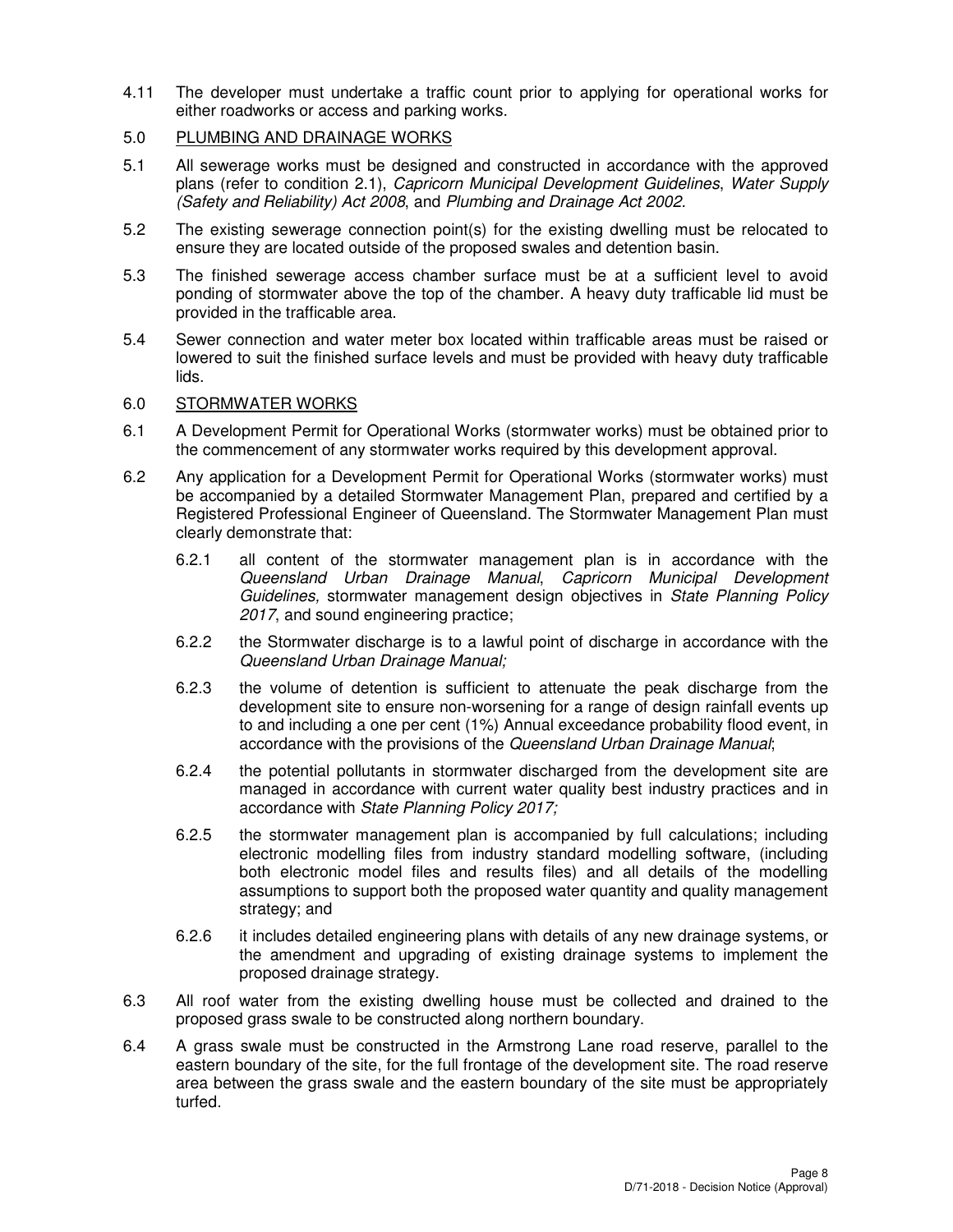- 6.5 An appropriately designed rock pad must be provided at the outlet of the low flow outlet pipes to minimise the risk of erosion.
- 6.6 The detention basin/bio basin as identified on the approved plans (refer to condition 2.1) must be landscaped in accordance with Council's requirements. Any application for a Development Permit for Operational Works (stormwater works) must be accompanied by detailed plans and specifications for the detention basin, and the design must:
	- 6.6.1 be suitable to the climate and incorporate predominately native species;
	- 6.6.2 maximise areas suitable for on-site infiltration of stormwater;
	- 6.6.3 incorporate shade trees; and
	- 6.6.4 demonstrate that all areas apart from garden beds are fully turfed or hydromulched.

Note: The detailed design of the detention basin must ensure the safety of the public and/or tenants and where applicable include all required safety measures and facilities (for example, child proof fences). A maintenance plan for the proposed detention basin system must be submitted as part of any application for a Development Permit for Operational Works (stormwater works).

# 7.0 SITE WORKS

- 7.1 A Development Permit for Operational Works (site works) must be obtained prior to the commencement of any site works on the development site.
- 7.2 Any application for a Development Permit for Operational Works (site works) must be accompanied by an earthworks plan that clearly identifies the following:
	- 7.2.1 the location of cut and/or fill;
	- 7.2.2 the type of fill to be used and the manner in which it is to be compacted;
	- 7.2.3 the quantum of fill to be deposited or removed and finished cut and/or fill levels;
	- 7.2.4 details of any proposed access routes that are intended to be used to transport fill to or from the development site; and
	- 7.2.5 the maintenance of access roads to and from the development site so that they are free of all cut and/or fill material and cleaned as necessary.
- 7.3 All earthworks must be undertaken in accordance with Australian Standard AS3798 "Guidelines on earthworks for commercial and residential developments".
- 7.4 Site works must be constructed such that they do not, at any time, in any way restrict, impair or change the natural flow of runoff water, or cause a nuisance or worsening to surrounding land or infrastructure.
- 7.5 Retaining structures above one (1) metre in height must not be constructed unless separately and specifically certified by a Registered Professional Engineer of Queensland and must be approved as part of a Development Permit for Operational Works (site works).

#### 8.0 ASSET MANAGEMENT

- 8.1 Any alteration necessary to electricity, telephone, water mains, sewerage mains, and/or public utility installations resulting from the development or in connection with the development, must be undertaken and completed at no cost to Council.
- 8.2 Any damage to existing stormwater, water supply and sewerage infrastructure, kerb and channel, pathway or roadway (including removal of concrete slurry from public land and Council infrastructure), that occurs while any works are being carried out in association with this development approval must be repaired at full cost to the developer. This includes the reinstatement of any existing traffic signs or pavement markings that may have been removed or damaged.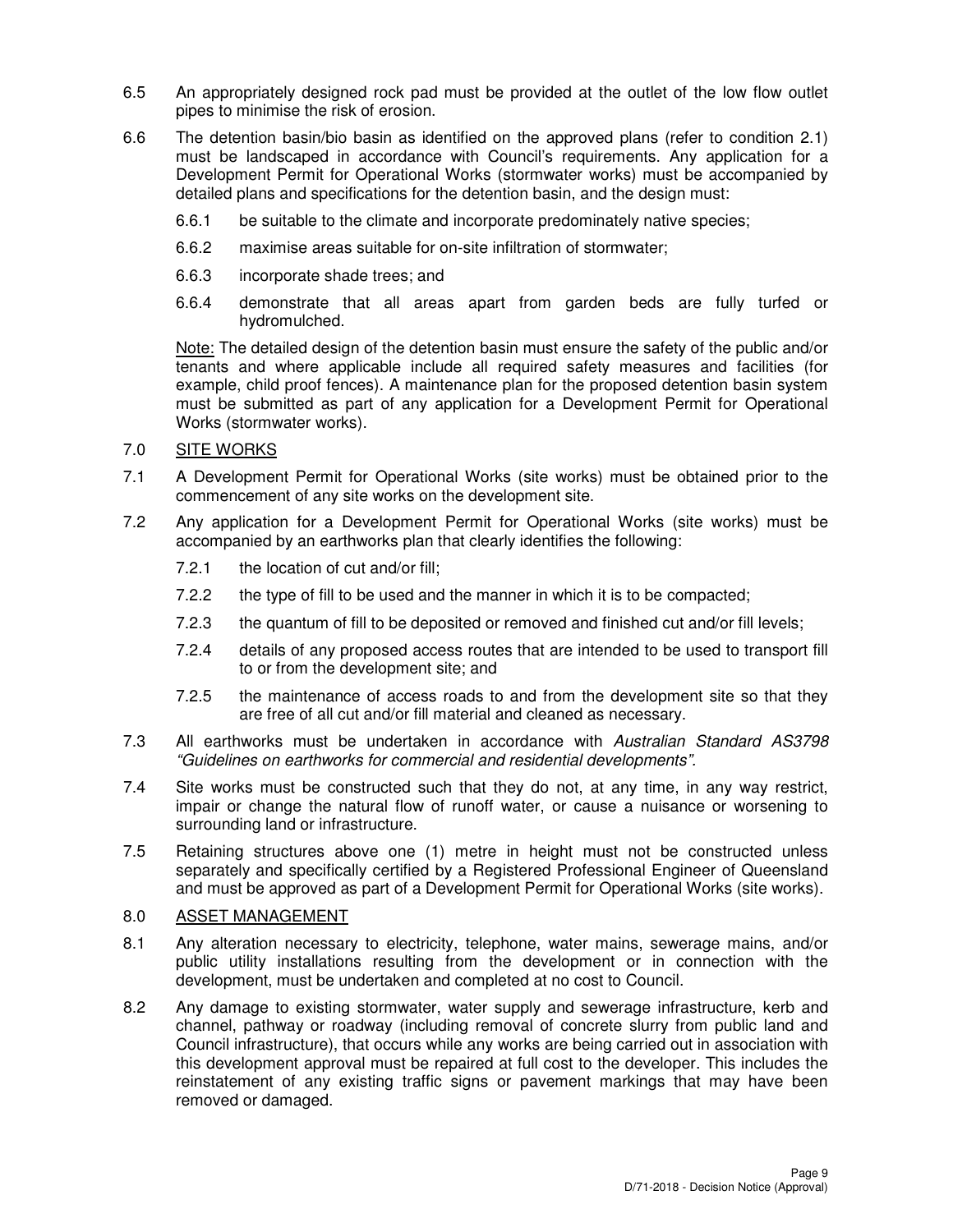8.3 'As Constructed' information pertaining to assets to be handed over to Council and those which may have an impact on Council's existing and future assets must be provided prior to the commencement of the use. This information must be provided in accordance with the Asset Design and As Constructed Manual (ADAC).

# 9.0 ENVIRONMENTAL

- 9.1 Any application for a Development Permit for Operational Works must be accompanied by a detailed Environmental Management Plan that addresses, but is not limited to, the following:
	- (i) water quality and drainage;
	- (ii) erosion and silt/sedimentation management;
	- (iii) top soil management;
	- (iv) interim drainage plan during construction;
	- (v) construction programme;
	- (vi) geotechnical issues;
	- (vii) weed control;
	- (viii) noise and dust suppression; and
	- (ix) waste management.
- 9.2 The Environmental Management Plan approved as part of a Development Permit for Operational Works must be part of the contract documentation for the development works.
- 9.3 An Erosion Control and Stormwater Control Management Plan prepared by a Registered Professional Engineer of Queensland in accordance with the Capricorn Municipal Design Guidelines, must be:
	- 9.3.1 implemented, monitored and maintained for the duration of the works, and until all exposed soil areas are permanently stabilised (for example, turfed, hydromulched, concreted, landscaped); and
	- 9.3.2 available on-site for inspection by Council Officers whilst all works are being carried out.

# 10.0 ENVIRONMENTAL HEALTH

- 10.1 Any lighting devices associated with the development, such as sensory lighting, must be positioned on the development site and shielded so as not to cause glare or other nuisance to nearby residents and motorists. Night lighting must be designed, constructed and operated in accordance with Australian Standard AS4282 "Control of the obtrusive effects of outdoor lighting".
- 10.2 Noise emitted from the activity must not cause an environmental nuisance.
- 10.3 Operations on the site must have no significant impact on the amenity of adjoining premises or the surrounding area due to the emission of light, noise or dust.
- 10.4 When requested by Council, nuisance monitoring must be undertaken and recorded within three (3) months, to investigate any genuine complaint of nuisance caused by noise, light or dust. An analysis of the monitoring data and a report, including nuisance mitigation measures, must be provided to Council within fourteen (14) days of the completion of the investigation.

# 11.0 OPERATING PROCEDURES

11.1 All construction materials, waste, waste skips, machinery and contractors' vehicles must be located and stored or parked within the development site. Storage of materials or parking of construction machinery or contractors' vehicles must not occur within Old Capricorn Highway and Armstrong Lane.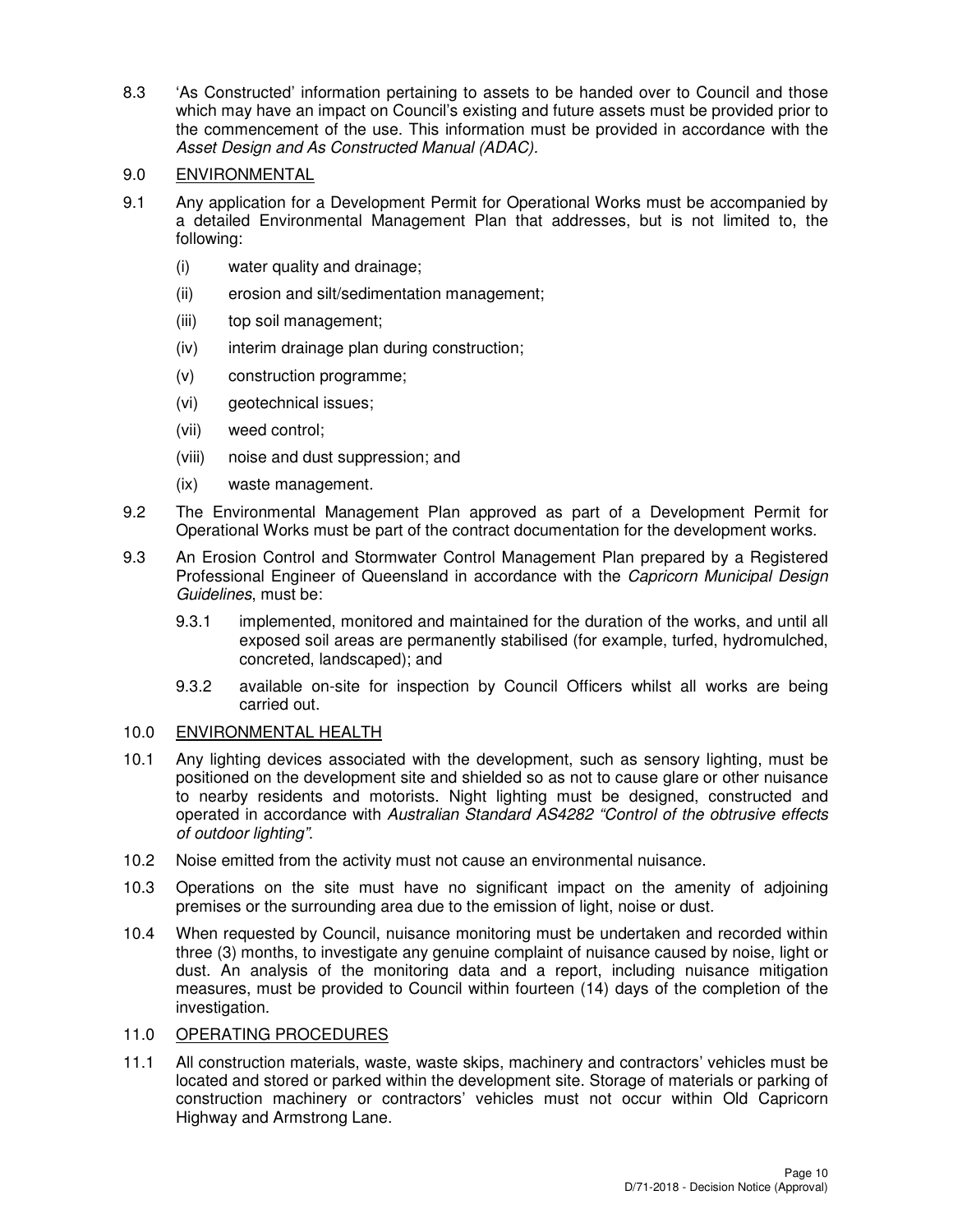#### ADVISORY NOTES

#### NOTE 1. Aboriginal Cultural Heritage

It is advised that under section 23 of the Aboriginal Cultural Heritage Act 2003, a person who carries out an activity must take all reasonable and practicable measures to ensure the activity does not harm Aboriginal cultural heritage (the "cultural heritage duty of care"). Maximum penalties for breaching the duty of care are listed in the Aboriginal cultural heritage legislation. The information on Aboriginal cultural heritage is available on the Department of Aboriginal and Torres Strait Islander and Partnerships website www.datsip.qld.gov.au.

## NOTE 2. Asbestos Removal

Any demolition and/or removal works involving asbestos materials must be undertaken in accordance with the requirements of the Work Health and Safety Act 2011 and Public Health Act 2005.

#### NOTE 3. General Environmental Duty

General environmental duty under the *Environmental Protection Act 1994* prohibits unlawful environmental nuisance caused by noise, aerosols, particles, dust, ash, fumes, light, odour or smoke beyond the boundaries of the development site during all stages of the development including earthworks, construction and operation.

# NOTE 4. General Safety Of Public During Construction

The Work Health and Safety Act 2011 and Manual of Uniform Traffic Control Devices must be complied with in carrying out any construction works, and to ensure safe traffic control and safe public access in respect of works being constructed on a road.

#### NOTE 5. Infrastructure Charges Notice

This application is subject to infrastructure charges in accordance with Council policies. The charges are presented on an Infrastructure Charges Notice.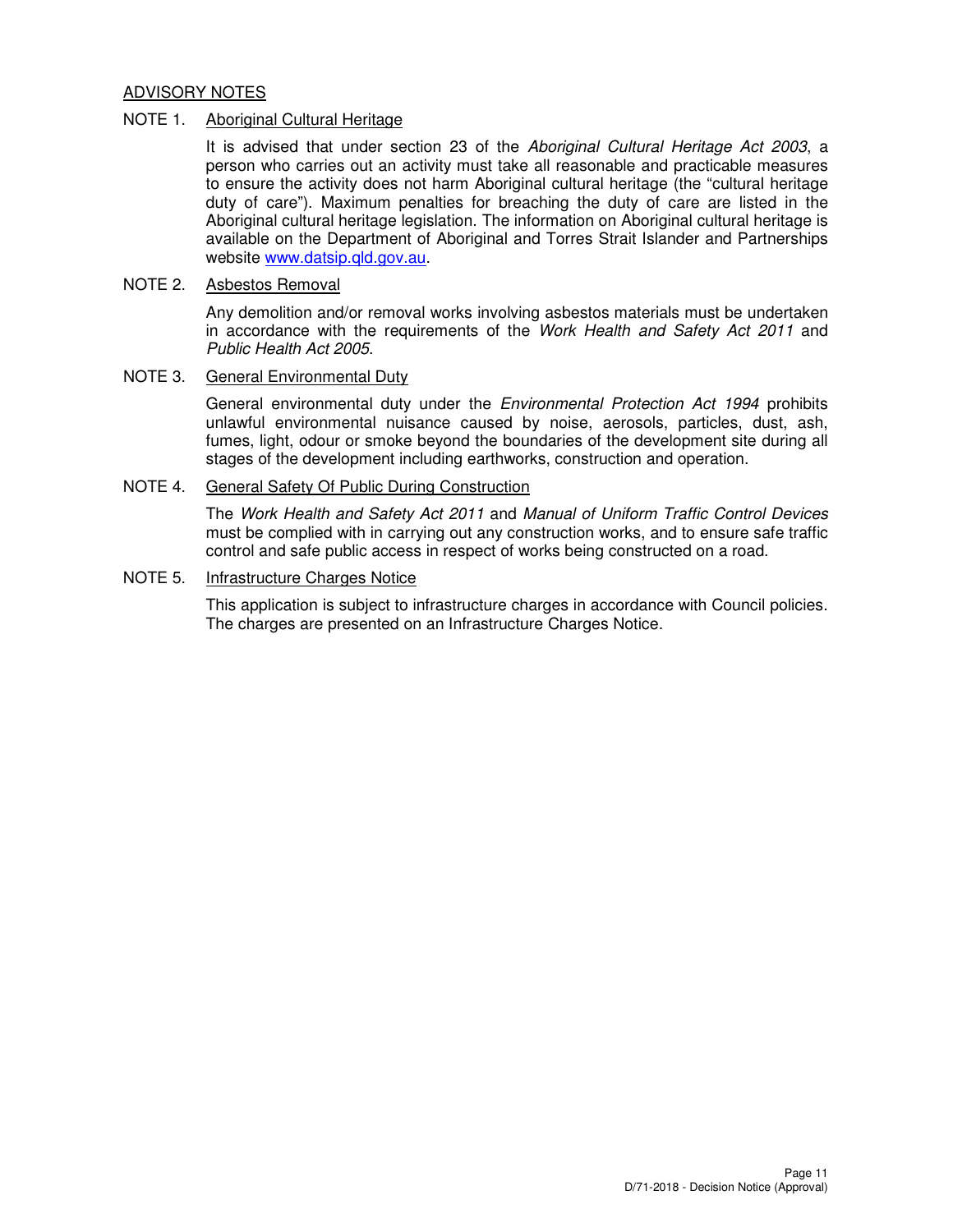

**Attachment 1 – Part 2 Referral Agency Conditions - Department of State Development, Manufacturing, Infrastructure and Planning** 

Planning Act 2016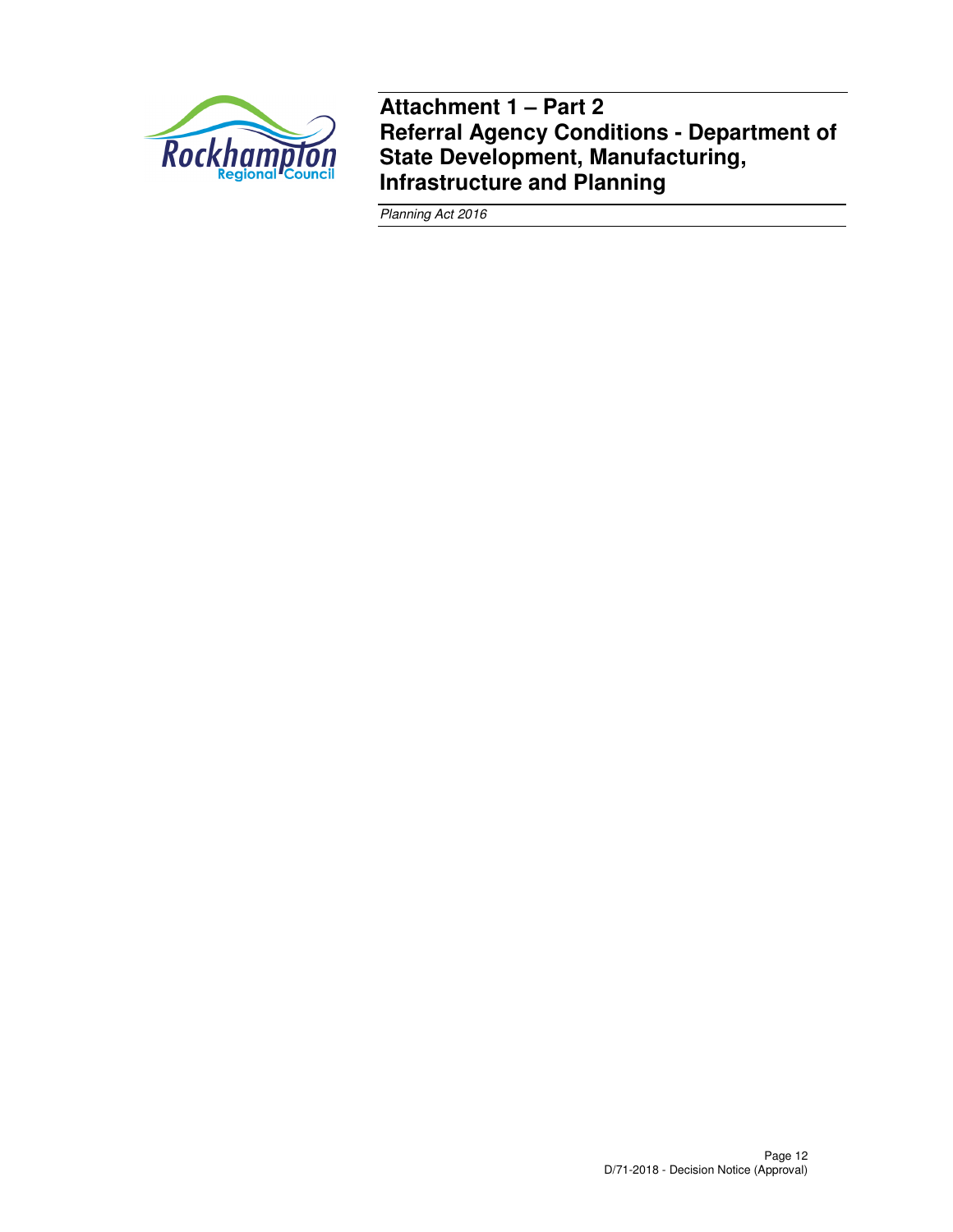

# **Attachment 2 - Appeal Rights**

PLANNING ACT 2016

The following is an extract from the Planning Act 2016 (Chapter 6)

#### **Appeal rights**

#### **229 Appeals to tribunal or P&E Court**

- (1) Schedule 1 states—
	- (a) matters that may be appealed to— (i) either a tribunal or the P&E Court; or (ii) only a tribunal; or (iii) only the P&E Court; and
	- (b) the person—
		- (i) who may appeal a matter (the **appellant**); and
		- (ii) who is a respondent in an appeal of the matter; and (iii) who is a co-respondent in an appeal of the matter;
		- and (iv) who may elect to be a co-respondent in an appeal of the matter.
- (2) An appellant may start an appeal within the appeal period.
- (3) The **appeal period** is—
	- (a) for an appeal by a building advisory agency—10 business days after a decision notice for the decision is given to the agency or
	- (b) for an appeal against a deemed refusal—at any time after the deemed refusal happens; or
	- (c) for an appeal against a decision of the Minister, under chapter 7, part 4, to register premises or to renew the registration of premises—20 business days after a notice is published under section 269(3)(a) or (4); or
	- (d) for an appeal against an infrastructure charges notice— 20 business days after the infrastructure charges notice is given to the person; or
	- (e) for an appeal about a deemed approval of a development application for which a decision notice has not been given—30 business days after the applicant gives the deemed approval notice to the assessment manager; or
	- (f) for any other appeal—20 business days after a notice of the decision for the matter, including an enforcement notice, is given to the person.
	- Note—

See the P&E Court Act for the court's power to extend the appeal period.

- (4) Each respondent and co-respondent for an appeal may be heard in the appeal.
- (5) If an appeal is only about a referral agency's response, the assessment manager may apply to the tribunal or P&E Court to withdraw from the appeal.
- (6) To remove any doubt, it is declared that an appeal against an infrastructure charges notice must not be about—
	- (a) the adopted charge itself; or
	- (b) for a decision about an offset or refund—
		- (i) the establishment cost of trunk infrastructure identified in a LGIP; or

(ii) the cost of infrastructure decided using the method

- included in the local government's charges resolution. **230 Notice of appeal**
- (1) An appellant starts an appeal by lodging, with the registrar of the tribunal or P&E Court, a notice of appeal that—
	- (a) is in the approved form; and
	- (b) succinctly states the grounds of the appeal.
- (2) The notice of appeal must be accompanied by the required fee.
- (3) The appellant or, for an appeal to a tribunal, the registrar must, within the service period, give a copy of the notice of appeal to—
- (a) the respondent for the appeal; and
- (b) each co-respondent for the appeal; and
- (c) for an appeal about a development application under schedule 1, table 1, item 1—each principal submitter for the development application; and
- (d) for an appeal about a change application under schedule 1, table 1, item 2—each principal submitter for the change application; and
- (e) each person who may elect to become a co-respondent for the appeal, other than an eligible submitter who is not a principal submitter in an appeal under paragraph  $(c)$  or  $(d)$ ; and
- (f) for an appeal to the P&E Court—the chief executive; and
- (g) for an appeal to a tribunal under another Act—any other person who the registrar considers appropriate.
- (4) The **service period** is—
	- (a) if a submitter or advice agency started the appeal in the P&E Court—2 business days after the appeal is started; or
	- (b) otherwise—10 business days after the appeal is started.
- (5) A notice of appeal given to a person who may elect to be a co-respondent must state the effect of subsection
- (6) A person elects to be a co-respondent by filing a notice of election, in the approved form, within 10 business days after the notice of appeal is given to the person*.*
- **231 Other appeals**
- (1) Subject to this chapter, schedule 1 and the P&E Court Act, unless the Supreme Court decides a decision or other matter under this Act is affected by jurisdictional error, the decision or matter is non-appealable.
- (2) The Judicial Review Act 1991, part 5 applies to the decision or matter to the extent it is affected by jurisdictional error.
- (3) A person who, but for subsection (1) could have made an application under the Judicial Review Act 1991 in relation to the decision or matter, may apply under part 4 of that Act for a statement of reasons in relation to the decision or matter.
- (4) In this section— **decision** includes—
	- (a) conduct engaged in for the purpose of making a decision; and
	- (b) other conduct that relates to the making of a decision; and
	- (c) the making of a decision or the failure to make a decision; and
	- (d) a purported decision; and
	- (e) a deemed refusal.

**non-appealable**, for a decision or matter, means the decision or matter—

- (a) is final and conclusive; and
- (b) may not be challenged, appealed against, reviewed, quashed, set aside or called into question in any other way under the Judicial Review Act 1991 or otherwise, whether by the Supreme Court, another court, a tribunal or another entity; and
- (c) is not subject to any declaratory, injunctive or other order of the Supreme Court, another court, a tribunal or another entity on any ground.

#### **232 Rules of the P&E Court**

- (1) A person who is appealing to the P&E Court must comply with the rules of the court that apply to the appeal.
- (2) However, the P&E Court may hear and decide an appeal even if the person has not complied with rules of the P&E Court.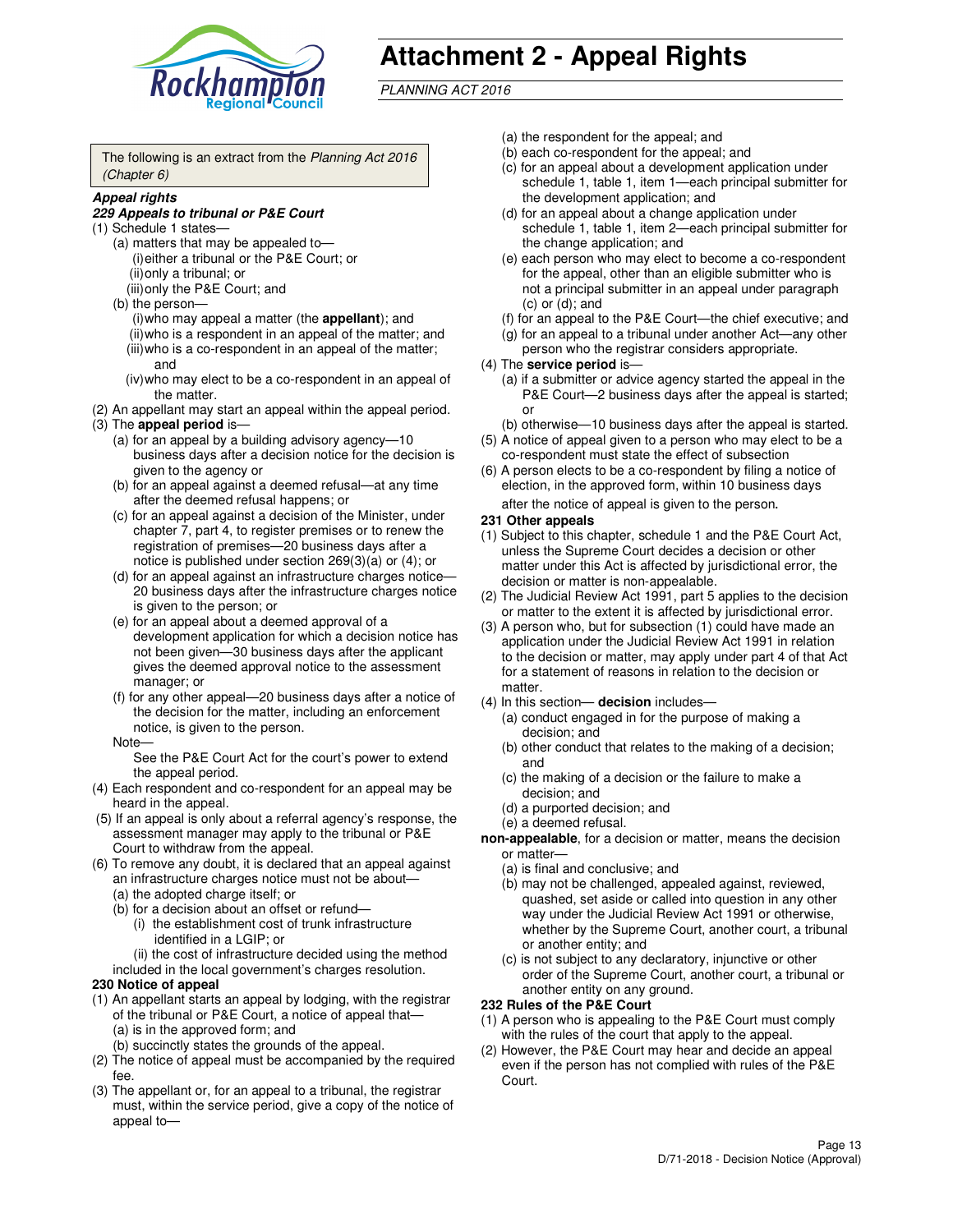

# **Appeal Rights**

PLANNING ACT 2016

# **Schedule 1**

# **Appeals section 229**

#### **1 Appeal rights and parties to appeals**

- (1) Table 1 states the matters that may be appealed to—(a) the P&E court; or (b) a tribunal.
- (2) However, table 1 applies to a tribunal only if the matter involves—
	- (a) the refusal, or deemed refusal of a development application, for—
	- (i) a material change of use for a classified building; or
	- (ii) operational work associated with building work, a retaining wall, or a tennis court; or
	- (b) a provision of a development approval for—
	- (i) a material change of use for a classified building; or
- (ii) operational work associated with building work, a retaining wall, or a tennis court; or
	- (c) if a development permit was applied for—the decision to give a preliminary approval for—
		- (i) a material change of use for a classified building; or
		- (ii) operational work associated with building work, a retaining wall, or a tennis court; or
	- (d) a development condition if—
		- (i) the development approval is only for a material change of use that involves the use of a building classified under the Building Code as a class 2 building; and
		- (ii) the building is, or is proposed to be, not more than 3 storeys; and
		- (iii) the proposed development is for not more than 60 sole-occupancy units; or
	- (e) a decision for, or a deemed refusal of, an extension application for a development approval that is only for a material change of use of a classified building; or
	- (f) a decision for, or a deemed refusal of, a change application for a development approval that is only for a material change of use of a classified building; or
	- (g) a matter under this Act, to the extent the matter relates to—
		- (i) the Building Act, other than a matter under that Act that may or must be decided by the Queensland Building and Construction Commission; or
		- (ii) the Plumbing and Drainage Act, part 4 or 5; or
	- (h) a decision to give an enforcement notice in relation to a matter under paragraphs (a) to (g); or
	- (i) a decision to give an infrastructure charges notice; or
	- (j) the refusal, or deemed refusal, of a conversion application; or
	- (k) a matter that, under another Act, may be appealed to the tribunal; or
	- (l) a matter prescribed by regulation.
- (3) Also, table 1 does not apply to a tribunal if the matter
	- involves—
	- (a) for a matter in subsection  $(2)(a)$  to  $(d)$ 
		- (i) a development approval for which the development application required impact assessment; and
		- (ii) a development approval in relation to which the assessment manager received a properly made submission for the development application; or
	- (b) a provision of a development approval about the identification or inclusion, under a variation approval, of a matter for the development.
- (4) Table 2 states the matters that may be appealed only to the P&E Court.
- (5) Table 3 states the matters that may be appealed only to the tribunal.
- (6) In each table—
	- (a) column 1 states the appellant in the appeal; and
	- (b) column 2 states the respondent in the appeal; and
	- (c) column 3 states the co-respondent (if any) in the appeal; and
	- (d) column 4 states the co-respondents by election (if any) in the appeal.
- (7) If the chief executive receives a notice of appeal under section 230(3)(f), the chief executive may elect to be a corespondent in the appeal.

| Table 1<br>Appeals to the P&E Court and, for certain matters, to a tribunal                                      |                                                                                                                                |                                                                                          |                                                       |  |
|------------------------------------------------------------------------------------------------------------------|--------------------------------------------------------------------------------------------------------------------------------|------------------------------------------------------------------------------------------|-------------------------------------------------------|--|
| 1. Development applications<br>An appeal may be made against-<br>(c) a provision of the development approval; or | (a) the refusal of all or part of the development application; or<br>(b) the deemed refusal of the development application; or | (d) if a development permit was applied for—the decision to give a preliminary approval. |                                                       |  |
| Column 1<br>Appellant                                                                                            | Column 2<br>Respondent                                                                                                         | Column 3<br>Co-respondent                                                                | Column 4<br>Co-respondent by election                 |  |
|                                                                                                                  |                                                                                                                                | (if any)                                                                                 | $($ if any $)$                                        |  |
| The applicant                                                                                                    | The assessment<br>manager                                                                                                      | If the appeal is about<br>a concurrence                                                  | 1 A concurrence agency that is<br>not a co-respondent |  |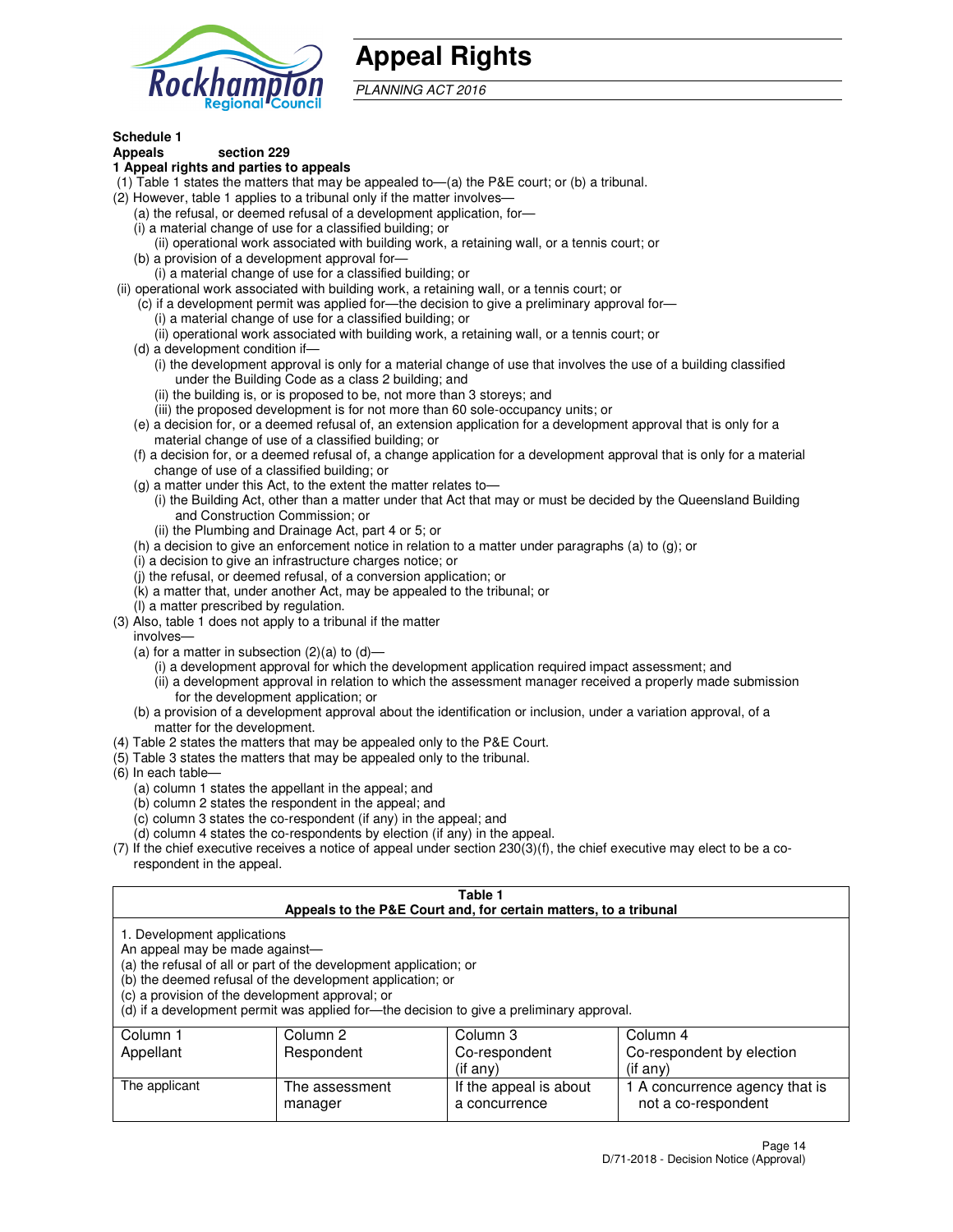|                                                                                                                                                                                                         | Table 1<br>Appeals to the P&E Court and, for certain matters, to a tribunal                                                   |                                                                 |                                                                                                                                                                                                                                                                                                                                                 |  |
|---------------------------------------------------------------------------------------------------------------------------------------------------------------------------------------------------------|-------------------------------------------------------------------------------------------------------------------------------|-----------------------------------------------------------------|-------------------------------------------------------------------------------------------------------------------------------------------------------------------------------------------------------------------------------------------------------------------------------------------------------------------------------------------------|--|
|                                                                                                                                                                                                         |                                                                                                                               | agency's referral<br>response-the<br>concurrence agency         | 2 If a chosen Assessment<br>manager is the respondent-<br>the prescribed assessment<br>manager<br>3 Any eligible advice agency for<br>the application<br>4 Any eligible submitter for the<br>application                                                                                                                                        |  |
| 2. Change applications<br>An appeal may be made against-<br>(b) a deemed refusal of a change application.                                                                                               |                                                                                                                               |                                                                 | (a) a responsible entity's decision for a change application, other than a decision made by the P&E court; or                                                                                                                                                                                                                                   |  |
| Column 1<br>Appellant                                                                                                                                                                                   | Column <sub>2</sub><br>Respondent                                                                                             | Column <sub>3</sub><br>Co-respondent<br>(if any)                | Column 4<br>Co-respondent by election<br>(if any)                                                                                                                                                                                                                                                                                               |  |
| 1 The applicant<br>2 If the responsible<br>entity is the<br>assessment<br>manager-an<br>affected entity that<br>gave a pre-request<br>notice or response<br>notice                                      | The responsible<br>entity                                                                                                     | If an affected entity<br>starts the appeal-the<br>applicant     | 1 A concurrence agency for the<br>development application<br>2 If a chosen assessment<br>manager is the respondent-<br>the prescribed assessment<br>manager<br>3 A private certifier for the<br>development application<br>4 Any eligible advice agency for<br>the change application<br>5 Any eligible submitter for the<br>change application |  |
| 3. Extension applications<br>An appeal may be made against-                                                                                                                                             | (a) the assessment manager's decision about an extension application; or<br>(b) a deemed refusal of an extension application. |                                                                 |                                                                                                                                                                                                                                                                                                                                                 |  |
| Column 1<br>Appellant                                                                                                                                                                                   | Column <sub>2</sub><br>Respondent                                                                                             | Column 3<br>Co-respondent<br>(if any)                           | Column 4<br>Co-respondent by election<br>(if any)                                                                                                                                                                                                                                                                                               |  |
| 1 The applicant<br>1<br>For a matter other<br>2<br>than a deemed<br>refusal of an<br>extension<br>application $-$ a<br>concurrence<br>agency, other than<br>the chief executive,<br>for the application | The assessment<br>manager                                                                                                     | If a concurrence<br>agency starts the<br>appeal - the applicant | If a chosen assessment<br>manager is the respondent – the<br>prescribed assessment manager                                                                                                                                                                                                                                                      |  |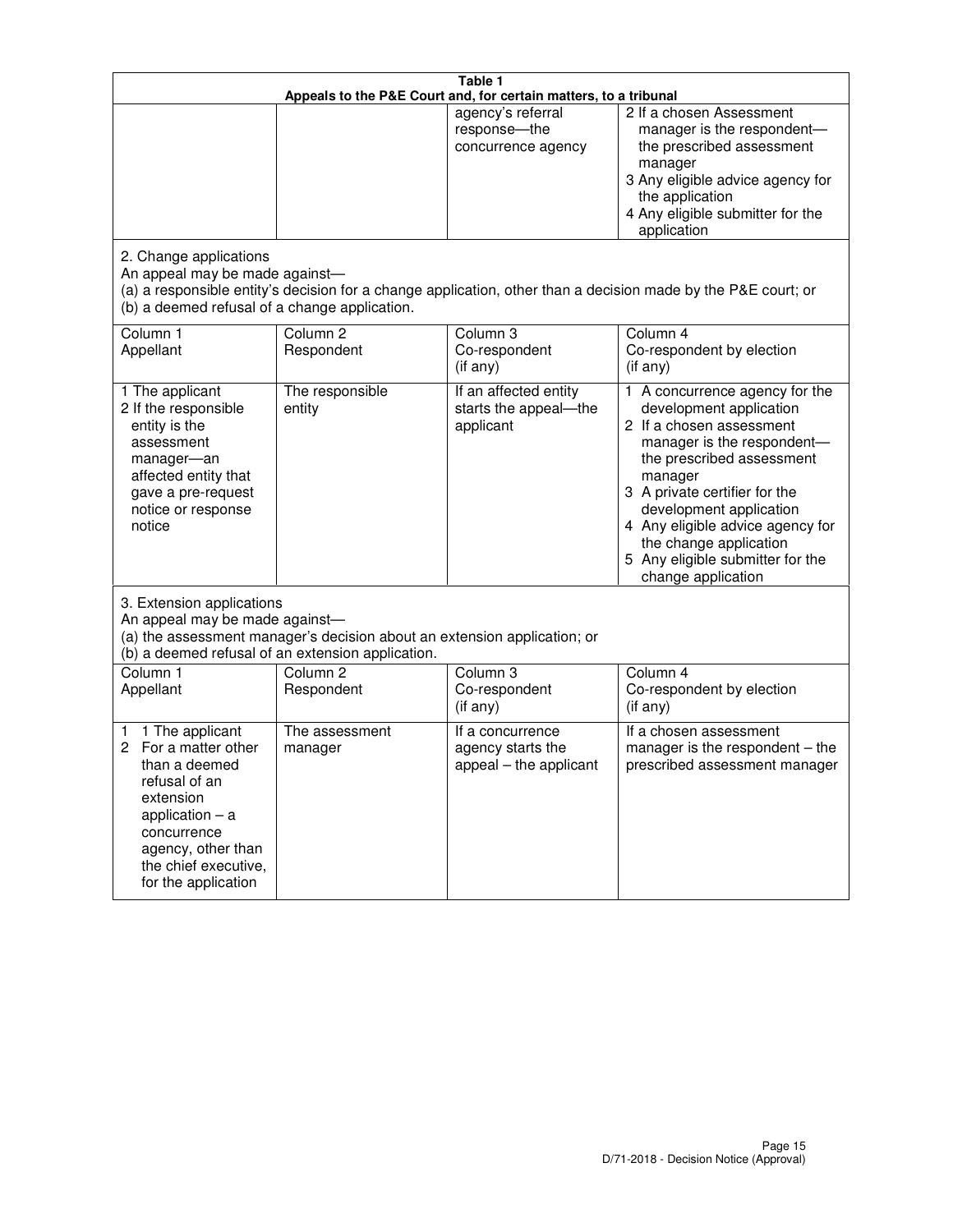#### **Table 1 Appeals to the P&E Court and, for certain matters, to a tribunal**

4. Infrastructure charges notices

An appeal may be made against an infrastructure charges notice on 1 or more of the following grounds

- a) The notice involved an error relating to
	- (i) The application of the relevant adopted charge; or

Examples of errors in applying an adopted charge –

- The incorrect application of gross floor area for a non-residential development
- Applying an incorrect 'use category', under a regulation, to the development
	- (i) The working out of extra demands, for section 120; or
	- (ii) An offset or refund; or
- b) The was no decision about an offset or refund; or
- c) If the infrastructure charges notice states a refund will be given the timing for giving the refund; or
- d) The amount of the charge is so unreasonable that no reasonable relevant local government could have imposed the amount.

| Column 1<br>Appellant                                    | Column 2<br>Respondent                                                    | Column 3<br>Co-respondent<br>$($ if any $)$ | Column 4<br>Co-respondent by election<br>$($ if any $)$ |
|----------------------------------------------------------|---------------------------------------------------------------------------|---------------------------------------------|---------------------------------------------------------|
| The person given the<br>Infrastructure charges<br>notice | The local government<br>that gave the<br>infrastructure charges<br>notice |                                             |                                                         |

5. Conversion applications

An appeal may be made against—

(a) the refusal of a conversion application; or

(b) a deemed refusal of a conversion application.

| Column 1<br>Appellant | Column 2<br>Respondent                                                  | Column 3<br>Co-respondent<br>$($ if any $)$ | Column 4<br>Co-respondent by election<br>$($ if any $)$ |
|-----------------------|-------------------------------------------------------------------------|---------------------------------------------|---------------------------------------------------------|
| The applicant         | The local government<br>to which the conversion<br>application was made |                                             |                                                         |

6. Enforcement notices

An appeal may be made against the decision to give an enforcement notice.

| Column 1<br>Appellant                      | Column 2<br>Respondent       | Column 3<br>Co-respondent<br>$($ if any $)$ | Column 4<br>Co-respondent by election<br>(if any)                                                                                                                          |
|--------------------------------------------|------------------------------|---------------------------------------------|----------------------------------------------------------------------------------------------------------------------------------------------------------------------------|
| The person given the<br>enforcement notice | The enforcement<br>authority |                                             | If the enforcement authority is<br>not the local government for<br>the premises in relation to which<br>the offence is alleged to have<br>happened-the local<br>government |

#### **Table 2 Appeals to the P&E Court only**

1. Appeals from tribunal

An appeal may be made against a decision of a tribunal, other than a decision under

section 252, on the ground of—

(a) an error or mistake in law on the part of the tribunal; or

(b) jurisdictional error.

| Column 1<br>Appellant                             | Column 2<br>Respondent                                    | Column 3<br>Co-respondent<br>(if any) | Column 4<br>Co-respondent by election<br>(if any) |
|---------------------------------------------------|-----------------------------------------------------------|---------------------------------------|---------------------------------------------------|
| A party to the<br>proceedings for the<br>decision | The other party to the<br>proceedings for the<br>decision | $\overline{\phantom{a}}$              |                                                   |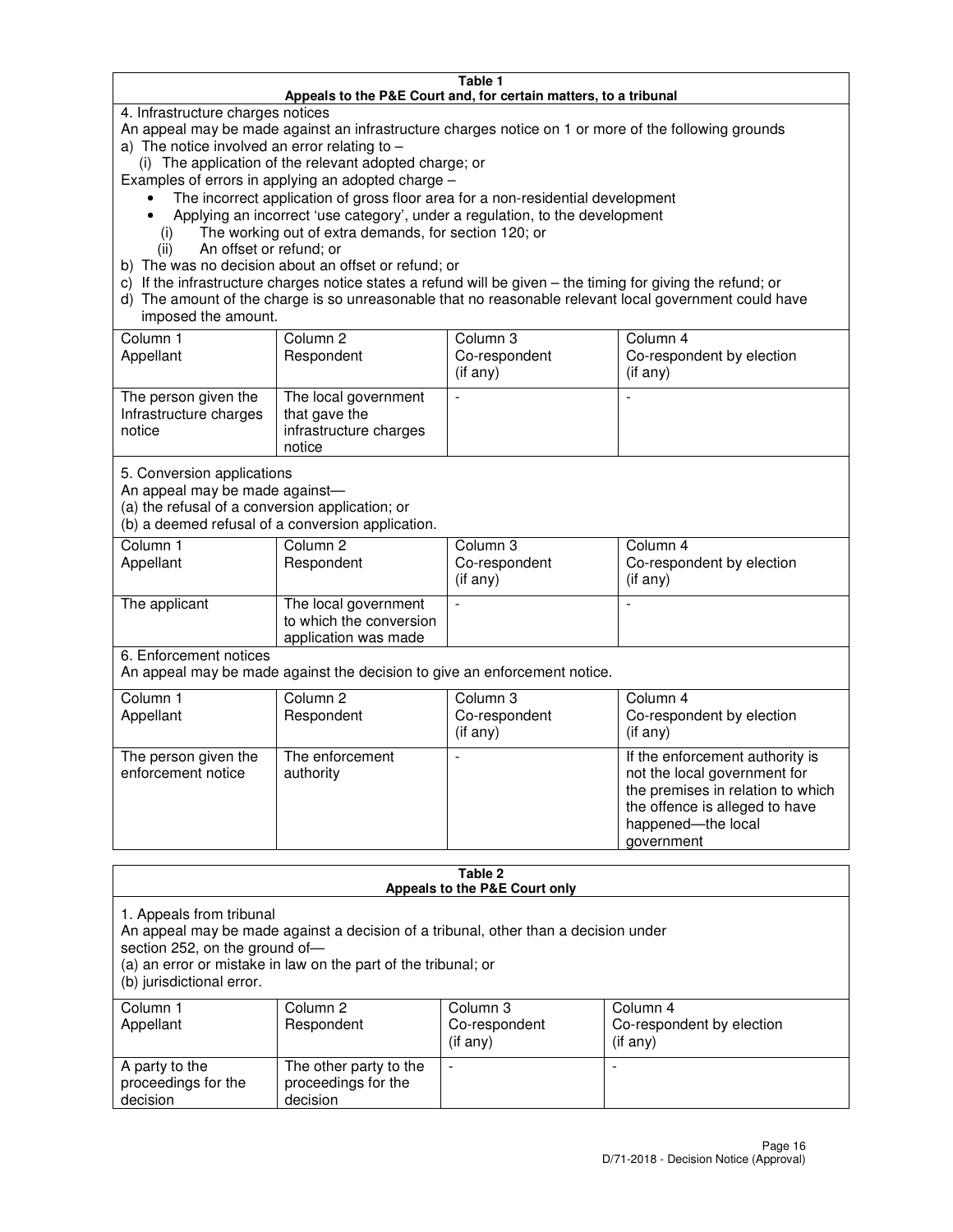#### **Table 2 Appeals to the P&E Court only**

2. Eligible submitter appeals

An appeal may be made against the decision to give a development approval, or an approval for a change application, to the extent that the decision relates to—

(a) any part of the development application for the development approval that required impact assessment; or (b) a variation request.

| Column 1<br>Appellant                                                                                                                                                                        | Column 2<br>Respondent                                                                                                                                                                                                                  | Column 3<br>Co-respondent<br>(if any)                                                                                     | Column 4<br>Co-respondent by election<br>(i f an y)                                                       |
|----------------------------------------------------------------------------------------------------------------------------------------------------------------------------------------------|-----------------------------------------------------------------------------------------------------------------------------------------------------------------------------------------------------------------------------------------|---------------------------------------------------------------------------------------------------------------------------|-----------------------------------------------------------------------------------------------------------|
| 1 For a development<br>application-an<br>eligible submitter for<br>the development<br>application<br>2 For a change<br>application-an<br>eligible submitter for<br>the change<br>application | 1 For a development<br>application-the<br>assessment<br>manager<br>2 For a change<br>application-the<br>responsible entity                                                                                                              | 1 The applicant<br>2 If the appeal is<br>about a concurrence<br>agency's referral<br>response---the<br>concurrence agency | Another eligible<br>submitter for the<br>application                                                      |
| required impact assessment; or<br>(b) a variation request.                                                                                                                                   | 3. Eligible submitter and eligible advice agency appeals<br>An appeal may be made against a provision of a development approval, or failure to<br>include a provision in the development approval, to the extent the matter relates to- |                                                                                                                           | (a) any part of the development application or the change application, for the development approval, that |
| Column 1                                                                                                                                                                                     | Column <sub>2</sub>                                                                                                                                                                                                                     | Column 3                                                                                                                  | Column 4                                                                                                  |
| Appellant                                                                                                                                                                                    | Respondent                                                                                                                                                                                                                              | Co-respondent<br>(if any)                                                                                                 | Co-respondent by election<br>(i f any)                                                                    |
| 1 For a development<br>application-an<br>eligible submitter for<br>the development<br>application<br>2 For a change                                                                          | 1 For a development<br>application-the<br>assessment<br>manager<br>2 For a change<br>application-the                                                                                                                                    | 1 The applicant<br>2 If the appeal is<br>about a concurrence<br>agency's referral<br>response---the<br>concurrence agency | Another eligible submitter for the<br>application                                                         |

An appeal may be made against—

application—an eligible submitter for

4. Compensation claims

the change application 3 An eligible advice agency for the development application or change application

(a) a decision under section 32 about a compensation claim; or

(b) a decision under section 265 about a claim for compensation; or

responsible entity

(c) a deemed refusal of a claim under paragraph (a) or (b).

| Column 1<br>Appellant                      | Column 2<br>Respondent                                 | Column 3<br>Co-respondent<br>(if any) | Column 4<br>Co-respondent by election<br>(if any) |
|--------------------------------------------|--------------------------------------------------------|---------------------------------------|---------------------------------------------------|
| A person dissatisfied<br>with the decision | The local<br>government to which<br>the claim was made |                                       |                                                   |
| 5. Registered premises                     |                                                        |                                       |                                                   |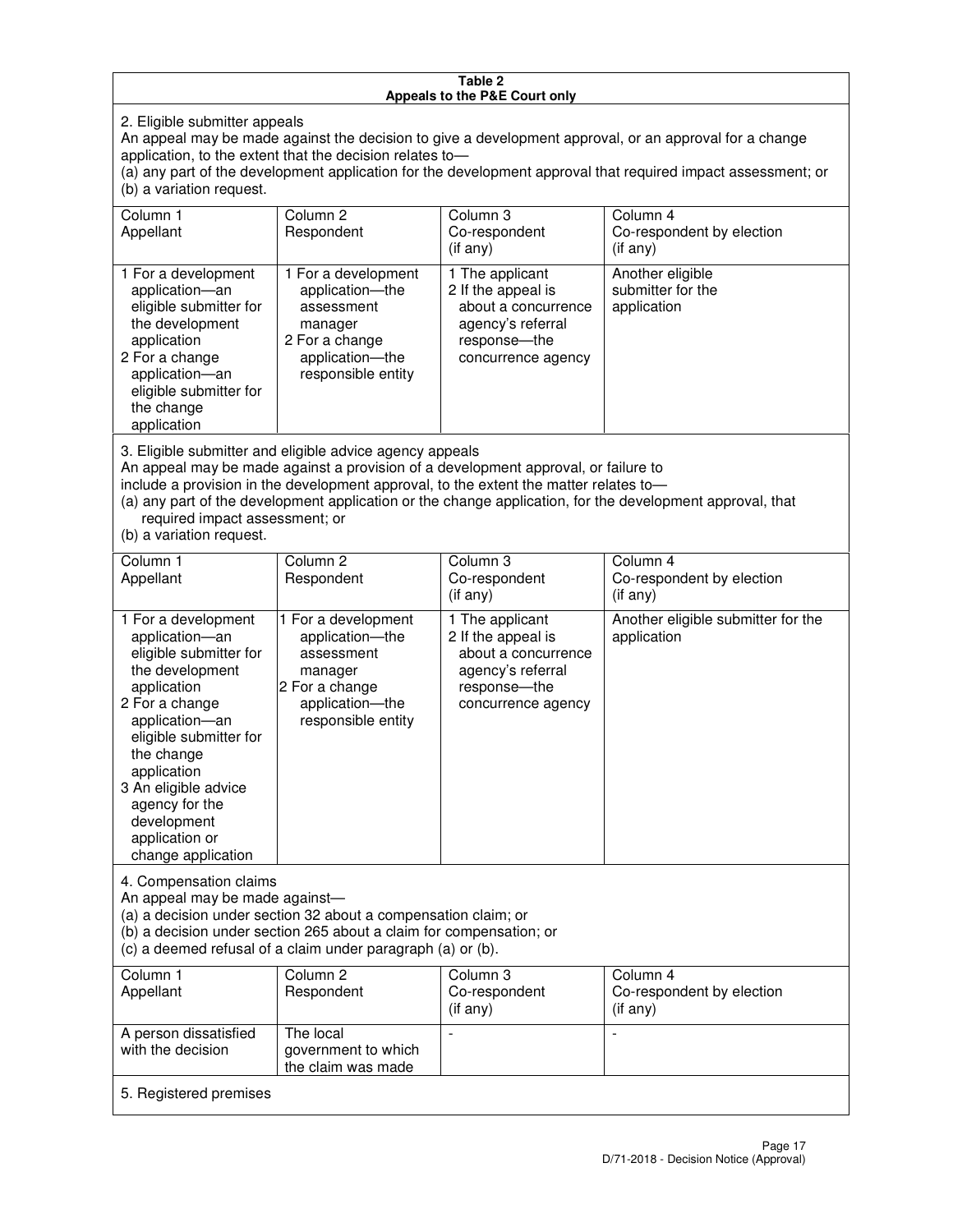| Table 2                                                                                                                                                                                                                                                                                                              |                                   |                                                                           |                                                                                                                                                                             |
|----------------------------------------------------------------------------------------------------------------------------------------------------------------------------------------------------------------------------------------------------------------------------------------------------------------------|-----------------------------------|---------------------------------------------------------------------------|-----------------------------------------------------------------------------------------------------------------------------------------------------------------------------|
| Appeals to the P&E Court only<br>An appeal may be made against a decision of the Minister under chapter 7, part 4.                                                                                                                                                                                                   |                                   |                                                                           |                                                                                                                                                                             |
| Column 1                                                                                                                                                                                                                                                                                                             | Column <sub>2</sub>               | Column <sub>3</sub>                                                       | Column 4                                                                                                                                                                    |
| Appellant                                                                                                                                                                                                                                                                                                            | Respondent                        | Co-respondent<br>$($ if any $)$                                           | Co-respondent by election<br>(if any)                                                                                                                                       |
| 1 A person given a<br>decision notice about<br>the decision<br>2 If the decision is to<br>register premises or<br>renew the<br>registration of<br>premises-an owner<br>or occupier of<br>premises in the<br>affected area for the<br>registered premises<br>who is dissatisfied<br>with the decision                 | <b>The Minister</b>               | ÷,                                                                        | If an owner or occupier starts the<br>appeal – the owner of the<br>registered premises                                                                                      |
| 6. Local laws<br>An appeal may be made against a decision of a local government, or conditions applied,<br>under a local law about-<br>(a) the use of premises, other than a use that is the natural and ordinary consequence of prohibited<br>development; or<br>(b) the erection of a building or other structure. |                                   |                                                                           |                                                                                                                                                                             |
| Column 1<br>Appellant                                                                                                                                                                                                                                                                                                | Column 2<br>Respondent            | Column 3<br>Co-respondent<br>(if any)                                     | Column 4<br>Co-respondent by election<br>(if any)                                                                                                                           |
| A person who-<br>(a) applied for the<br>decision; and<br>(b) is dissatisfied with<br>the decision or<br>conditions.                                                                                                                                                                                                  | The local government              |                                                                           |                                                                                                                                                                             |
|                                                                                                                                                                                                                                                                                                                      |                                   | Table 3<br>Appeals to the tribunal only                                   |                                                                                                                                                                             |
| 1. Building advisory agency appeals                                                                                                                                                                                                                                                                                  |                                   | work required code assessment against the building assessment provisions. | An appeal may be made against giving a development approval for building work to the extent the building                                                                    |
| Column 1<br>Appellant                                                                                                                                                                                                                                                                                                | Column <sub>2</sub><br>Respondent | Column 3<br>Co-respondent<br>(if any)                                     | Column 4<br>Co-respondent by election<br>(if any)                                                                                                                           |
| A building advisory<br>agency for the<br>development application<br>related to the approval                                                                                                                                                                                                                          | The assessment<br>manager         | The applicant                                                             | 1 A concurrence agency for the<br>development application<br>related to the approval<br>2 A private certifier for the<br>development application<br>related to the approval |
| 3. Certain decisions under the Building Act and the Plumbing and Drainage Act<br>An appeal may be made against a decision under-<br>(a) the Building Act, other than a decision made by the Queensland Building and Construction Commission; or<br>(b) the Plumbing and Drainage Act, part 4 or 5.                   |                                   |                                                                           |                                                                                                                                                                             |
| Column 1<br>Appellant                                                                                                                                                                                                                                                                                                | Column <sub>2</sub><br>Respondent | Column 3<br>Co-respondent<br>(if any)                                     | Column 4<br>Co-respondent by election<br>(if any)                                                                                                                           |